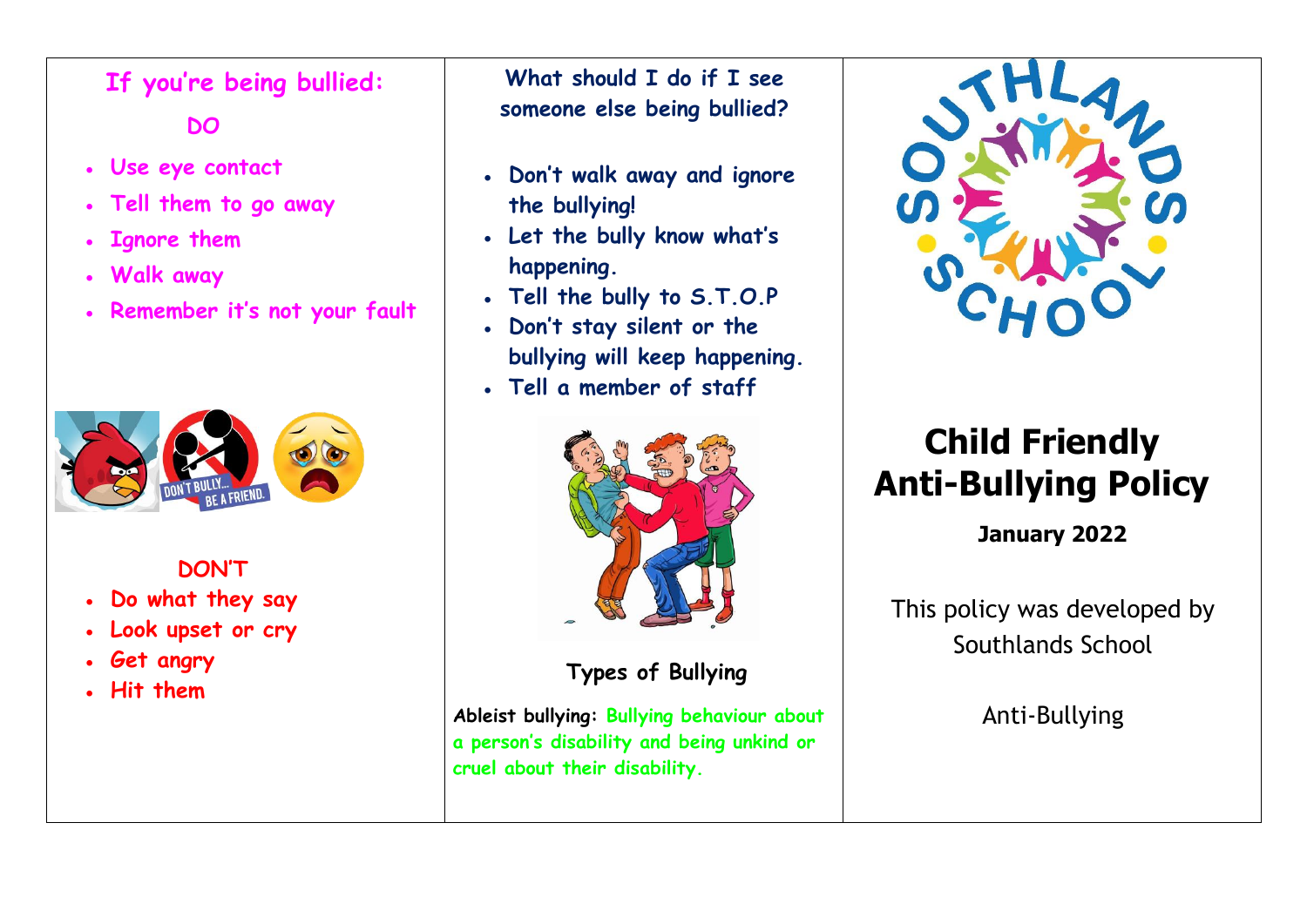|                                                                                                                                                                                                                                                         | Racist bullying: Bullying another person<br>who was born that looks different to you.<br>This is against the law,                                                                                                                                                                                                                                                                                                                                                                                                                                        |                                                                                                                                                                                                                                                            |
|---------------------------------------------------------------------------------------------------------------------------------------------------------------------------------------------------------------------------------------------------------|----------------------------------------------------------------------------------------------------------------------------------------------------------------------------------------------------------------------------------------------------------------------------------------------------------------------------------------------------------------------------------------------------------------------------------------------------------------------------------------------------------------------------------------------------------|------------------------------------------------------------------------------------------------------------------------------------------------------------------------------------------------------------------------------------------------------------|
| <b>What is Bullying?</b><br>Bullying is someone who hurts someone<br>more than once by using behavior which<br>is meant to hurt, frighten or upset<br>another person.<br><b>Bullying is</b><br>S . SEVERAL<br><b>T. TIMES</b><br>. ON<br>. PURPOSE<br>P | Homophobic and biphobic bullying: Bullying<br>another people who are attracted to boys,<br>girls or both.<br>Transphobic bullying: Bullying based on<br>another person's gender who they want to<br>identify as.<br>Sexist bullying: Bullying based on sexist<br>attitudes to make people feel bad about<br>themselves because of their sex or<br>gender. Sexist bulling may invove<br>inappropriate sexual behaviours.<br>Sexual bullying: Bullying behaviour that<br>has a physical, verbal or non-verbal or<br>makes people feel bad or unhappy about | cyber bullying<br>gossiping<br><b>Ties</b><br>n <sub>ame calling</sub><br>mean words P<br><b>Septembre</b><br>A DE LIVEJOURNAL<br>CourseMere<br>vimeo!<br>facebook<br>$\mathcal{S}$<br>Ewitter my B<br>O flickr Baham<br>tumble velp <sup>32</sup> anilyou |
| How can people bully others?<br>• Verbal<br>• Physical<br>• Emotional<br>• Online (cyberbullying)                                                                                                                                                       | themselves.<br>Prejudicial bullying: Bullying based on views<br>and opinions about others because of who<br>they are, where they live and what they<br>believe in.                                                                                                                                                                                                                                                                                                                                                                                       |                                                                                                                                                                                                                                                            |